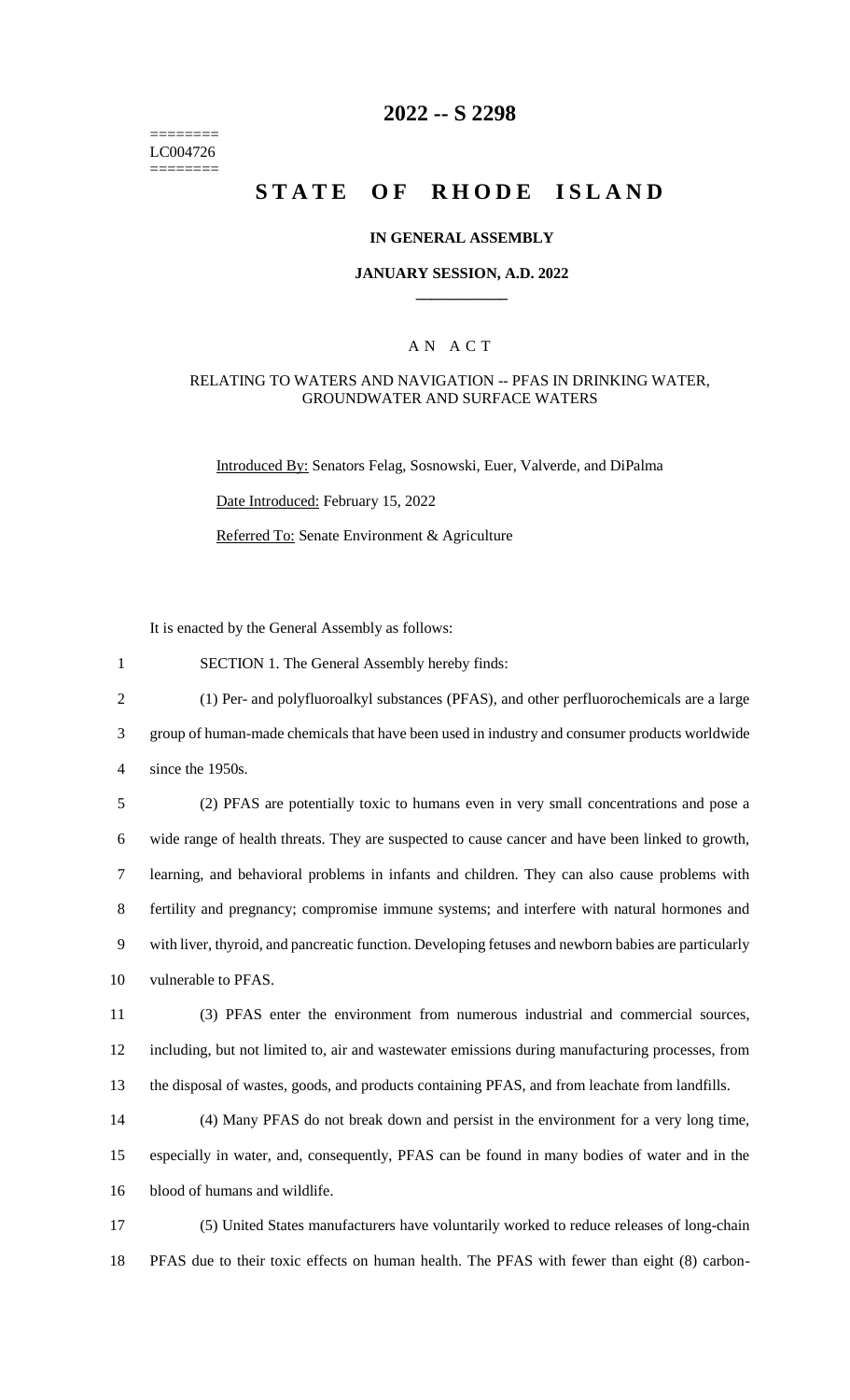fluorine bonds currently being used as alternatives to perfluorooctanoic acid (PFOA) and perfluorooctane sulfonate (PFOS) are also highly persistent and subject to long-range transport. In addition, the alternative PFAS have similar potential for harm as the long-chain PFAS.

 (6) Over two hundred (200) scientists from all over the world have signed a statement calling for governments to limit the use of PFAS while studies determine the safety of these chemicals, given their persistence in the environment, potential for harm, and lack of adequate data proving safety.

 (7) To prevent further contamination of state water, and to reduce the potential harmful effects of PFAS on human health and the environment, the objectives of this chapter are:

 (i) Authorize the department of health, in consultation with the water resources board, to adopt by rule maximum contaminant level or levels for PFAS to protect the quality and safety of the public drinking water supply in compliance with the provisions of chapter 15.3 of title 46;

- (ii) Prior to adoption by rule of maximum contaminant level or levels for PFAS, require public water supply systems to monitor for certain PFAS chemicals and respond appropriately when results indicate levels or PFAS in excess of the interim drinking water standard level; and
- (iii) Require the department of environmental management to adopt groundwater standards 17 and surface water quality action levels for certain PFAS chemicals.
- SECTION 2. Title 46 of the General Laws entitled "WATERS AND NAVIGATION" is hereby amended by adding thereto the following chapter:
- 

# CHAPTER 32

- PFAS IN DRINKING WATER, GROUNDWATER, AND SURFACE WATERS
- **46-32-1. Short title.**
- This chapter shall be known and may be cited as the "PFAS in Drinking Water,
- 24 Groundwater and Surface Waters Act."

# **46-32-2. Interim drinking water standard and testing requirements.**

(a) As used in this chapter, "PFAS contaminants" means perfluorooctanoic acid (PFOA),

perfluorooctane sulfonic acid (PFOS), perfluorohexane sulfonic acid (PFHxS), perfluorononanoic

- 28 acid (PFNA), and perfluoroheptanoic acid (PFHpA), and perfluorodecanoic acid (PFDA).
- 29 (b) On or before July 1, 2023, all public water supply systems in the state as defined by §
- 46-13-2, except transient, non-community water systems as defined by the department of health in
- 216-RICR-50-05-1 as may be amended, shall conduct monitoring for the presence of PFAS
- contaminants in drinking water supplied by the system. Regular monitoring shall be conducted as
- follows until adoption of maximum contaminant level rules pursuant to § 46-32-4:
- (1) If monitoring results detect the presence of any PFAS contaminants individually or in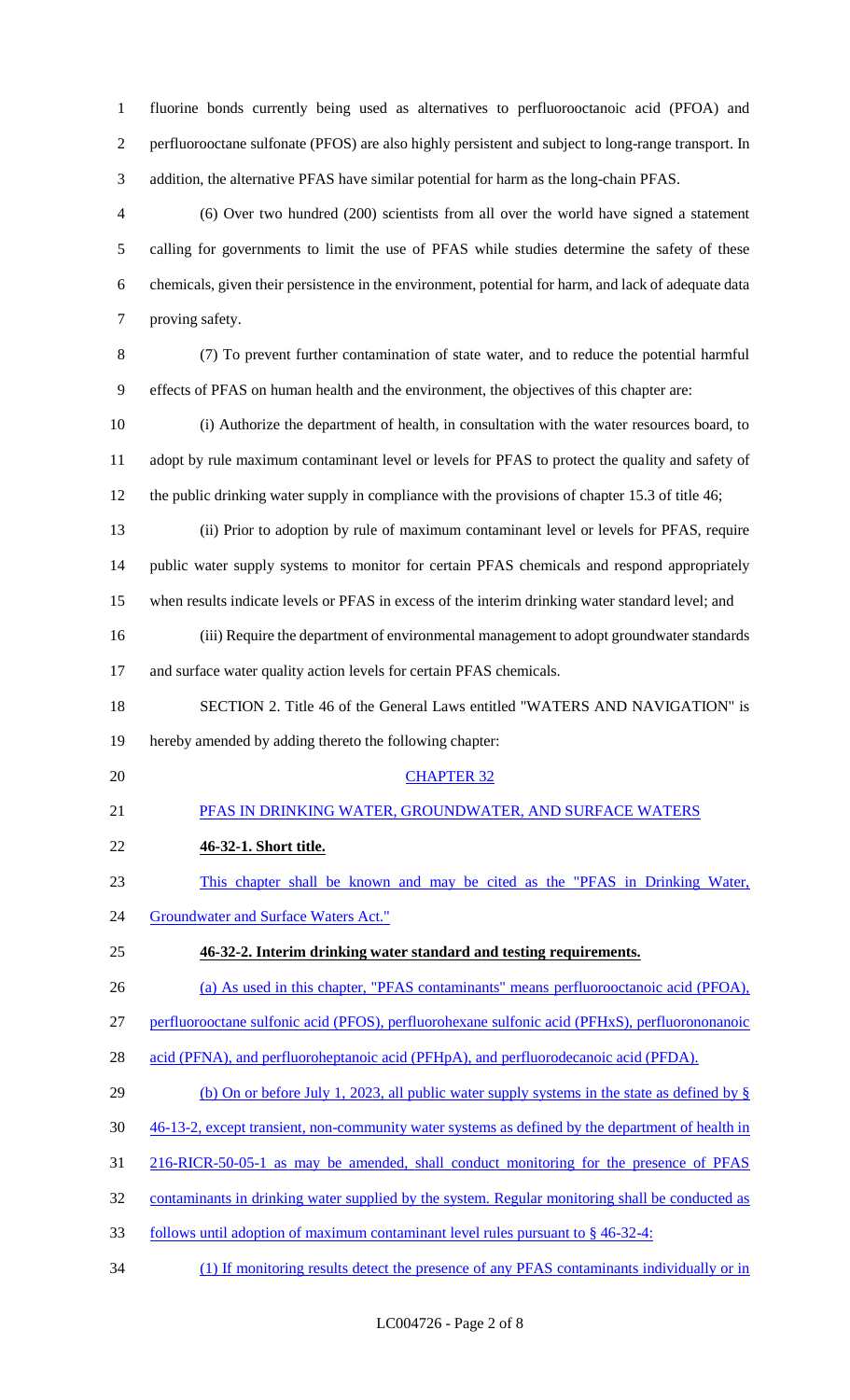1 combination in excess of the interim drinking water standard level of twenty parts per trillion (20

2 ppt) the public water supply system shall conduct continued quarterly monitoring.

3 (2) If monitoring results detect the presence of any PFAS contaminants individually or in

4 combination at a level equal to or below the interim drinking water standard level of twenty parts

- 5 per trillion (20 ppt), the public water supply system shall conduct continued monitoring annually.
- 6 (3) If monitoring results do not detect the presence of any PFAS contaminants, the public 7 water supply system shall conduct continued monitoring every two (2) years.

8 (c) If monitoring results under subsection (b) of this section confirm the presence of any 9 PFAS contaminants individually or in combination in excess of the interim drinking water standard 10 level of twenty parts per trillion (20 ppt), the department of health shall require monitoring in a 11 manner consistent with applicable regulations governing synthetic organic contaminants, including 12 but not limited to, requiring a confirmation sample, prior to directing the public water supply system 13 to implement treatment or other remedy to reduce the levels of PFAS contaminants in the drinking 14 water of the public water supply system below the interim drinking water standard level.

15 (d) On or before July 1, 2023, if the PFAS contaminants exceed the level of twenty parts 16 per trillion (20 ppt), the public water supply system shall provide potable water through other means 17 to all customers or users of the system. The requirement for a public water supply system to provide 18 potable water to customers and users of the systems through other means shall cease when 19 monitoring results indicate that the levels of PFAS contaminants in the drinking water of the public 20 water supply system are below the interim drinking water standard level of twenty parts per trillion 21 (20 ppt).

22 (e) The director of the department of health is authorized to enforce the requirements of 23 this chapter in accordance with the provisions of chapter 13 of title 46 and violations will be subject 24 to the penalties imposed pursuant to § 46-13-16. A person may contest or appeal a decision of the 25 director, a penalty imposed for violation or the fact of violation pursuant to the provisions of chapter 26 35 of title 42 (the "administrative procedures act").

27 **46-32-3. Drinking water standards for PFAS contaminants.** 

28 If the director of the department of health decides to publish a notice pursuant to the 29 provisions of § 46-32-4(b)(1) then on or before June 1, 2024, the director of the department of 30 health shall, pursuant to this section, file under § 42-35-4 a final rule with the secretary of state 31 regarding adoption of the interim drinking water standard level of twenty parts per trillion (20 ppt) 32 for perfluorooctanoic acid (PFOA), perfluorooctane sulfonic acid (PFOS), perfluorohexane 33 sulfonic acid (PFHxS), perfluorononanoic acid (PFNA), perfluoroheptanoic acid (PFHpA), and 34 perfluorodecanoic acid (PFDA) as a maximum contaminant level (MCL). Upon the effective date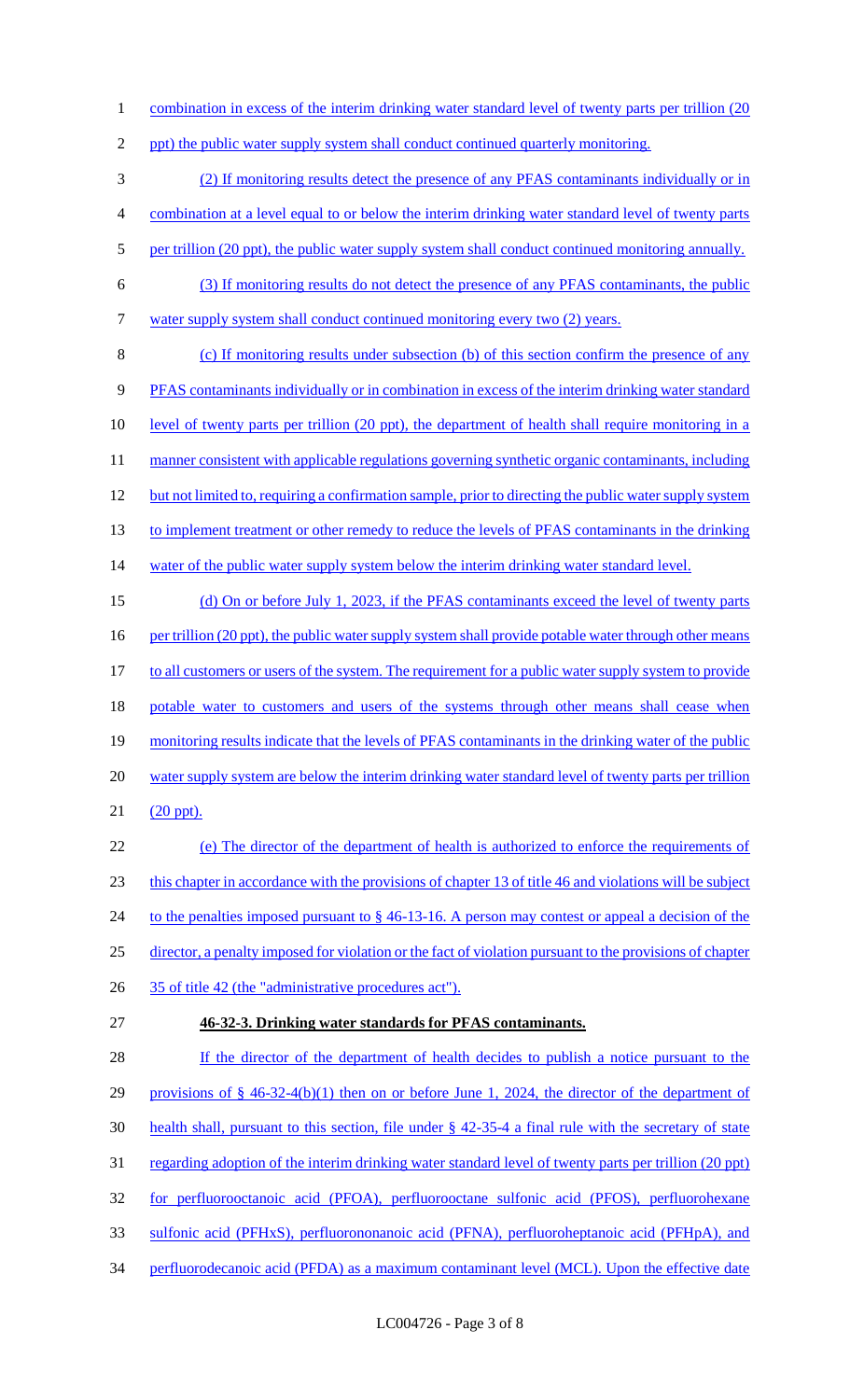- of the final rule, the drinking water monitoring provisions of § 46-32-3 may be suspended,
- 2 modified, or superseded by the provisions of the final rules.
- **46-32-4. Standard for per- and polyfluoroalkyl substances as a class or subclass.**
- (a) If the director of the department of health decides to publish a notice pursuant to the
- 5 provisions of subsection (b)(1) of this section then on or before February 1, 2024, the director of
- the department of health shall initiate a public notice and comment process by publishing a copy
- of the final rules and an advance notice of proposed rulemaking pursuant to § 42-35-2.5 regarding
- 8 the regulation under the rules and regulations pertaining to public drinking water of per- and
- polyfluoroalkyl substances (PFAS) as a class or subclasses.
- 10 (b) On or before September 1, 2024, the director of the department of health shall either:
- (1) Publish a notice of proposed rulemaking regarding the regulation of PFAS compounds
- under the rules and regulations pertaining to public drinking water as a class or subclasses; or
- (2) Publish a notice of decision not to regulate PFAS compounds as a class or subclasses 14 under the rules and regulations pertaining to public drinking water that includes, at a minimum, an
- 15 identification or all legal, technical, or other impediments to regulating PFAS compounds as a class
- 16 or subclasses and a detailed response to all public comments received.
- (c) If the director of the department of health proposes a rule pursuant to subsection (b) of
- 18 this section, the director of the department of health shall file under § 42-35-4 a final rule with the
- secretary of state regarding the regulation of PFAS compounds as a class or subclasses under the
- 20 rules and regulations pertaining to public drinking water on or before June 30, 2025.
- 

#### **46-32-5. Groundwater quality standards for per- and polyfluoroalkyl substances.**

- (a) On or before December 31, 2023, the director or the department of environmental management shall file under § 42-35-4 a final rule with the secretary of state to adopt groundwater 24 quality standards for, at a minimum, perfluorooctanoic acid (PFOA), perfluorooctane sulfonic acid (PFOS), perfluorohexane sulfonic acid (PFHxS), perfluorononanoic acid (PFNA), 26 perfluoroheptanoic acid (PFHxA), and perfluorodecanoic acid (PFDA) consistent with authority provided by chapter 32 of title 46. **46-32-6. Surface water quality action levels for per- and polyfluoroalkyl substances.**  29 On or before December 31, 2023, the director of the department of environmental management shall file under § 42-35-4 a final rule with the secretary of state to adopt surface water quality action levels to address the contamination of Rhode Island waters from releases of, at a
- minimum, perfluorooctanoic acid (PFOA), perfluorooctane sulfonic acid (PFOS), perfluorohexane
- sulfonic acid (PFHxS), perfluorononanoic acid (PFNA), perfluoroheptanoic acid (PFHpA), and
- perfluorodecanoic acid (PFDA).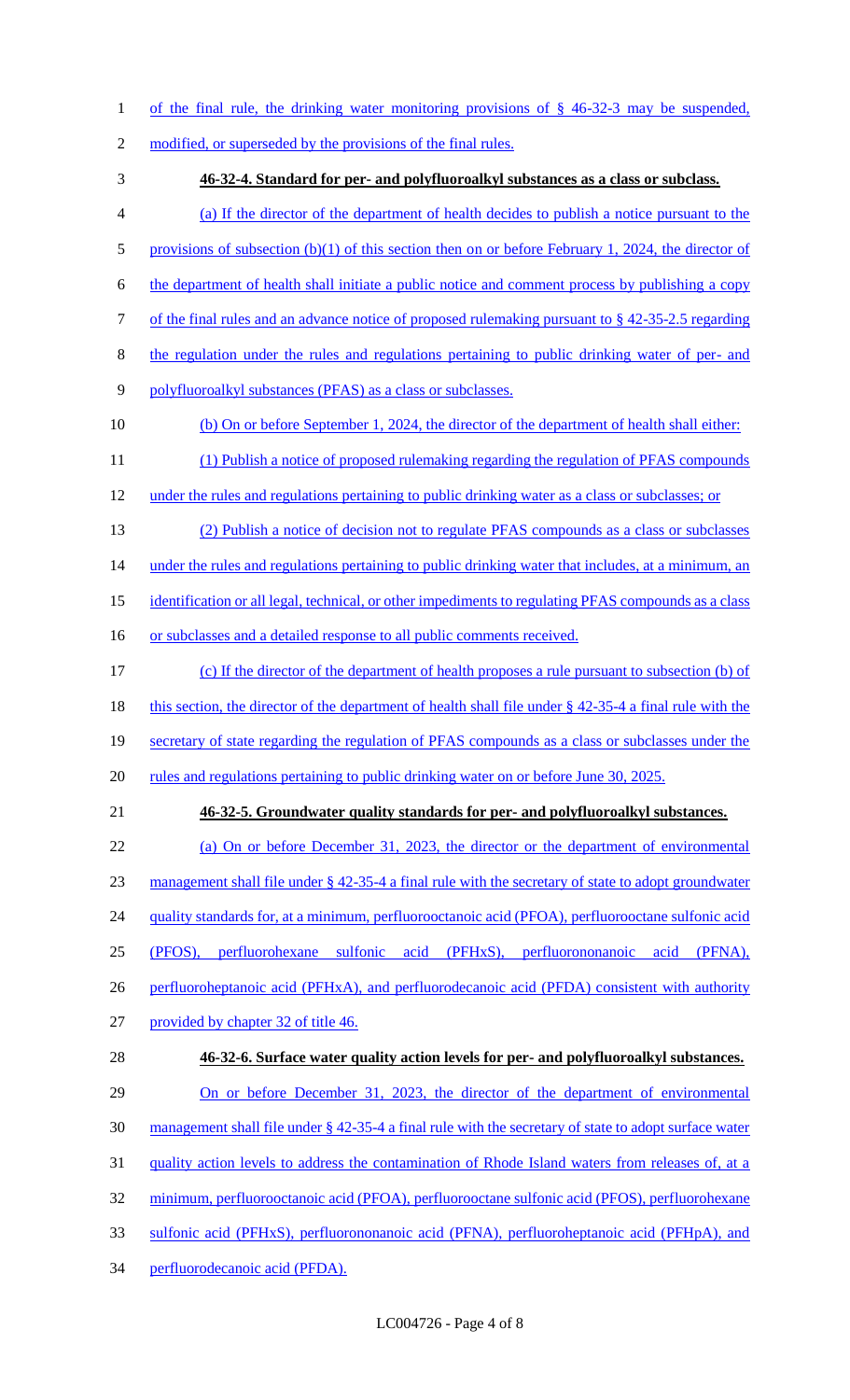**46-32-7. Investigation of potential sources of per- and polyfluoroalkyl substances contamination.**  (a) On or before November 1, 2023, the director of the department of environmental management shall publish a plan for public review and comment to complete a statewide investigation of potential sources of per- and polyfluoroalkyl substances (PFAS) contamination. As part of this investigation, the director of the department of health shall conduct a pilot project at public water systems by an applicable analytical method to evaluate total PFAS. The director of the department of environmental management shall initiate implementation of the plan not later than January 1, 2024. (b) On or before June 1, 2024, all public water systems shall conduct monitoring for the 11 maximum number of PFAS detectable from standard laboratory methods. **46-32-8. Landfill monitoring.**  13 On or before December 31, 2022, the director of the department of environmental 14 management shall file under § 42-35-4 a final rule with the secretary of state to adopt standards and procedures for groundwater and leachate monitoring at and around landfills including, at a minimum, perfluorooctanoic acid (PFOA), perfluorooctane sulfonic acid (PFOS), perfluorohexane

17 sulfonic acid (PFHxS), perfluorononanoic acid (PFNA), perfluoroheptanoic acid (PFHpA), and

18 perfluorodecanoic acid (PFDA).

 SECTION 3. Section 23-19.14-3 of the General Laws in Chapter 23-19.14 entitled "Industrial Property Remediation and Reuse Act" is hereby amended to read as follows:

#### **23-19.14-3. Definitions.**

 (a) "40 CFR" means that section or subsection of the code of federal regulations, title 40, protection of environment, chapter 1, environmental protection agency. References to the administrator, appearing therein, shall be interpreted as referring to the director of the department of environmental management.

 (b) "Bona fide prospective purchaser" means a person who intends to purchase a contaminated property, who has documented the intent to purchase the property in writing, and who has offered to pay fair market value for the property in the contaminated state. For purposes of this chapter, any former owner, former operator, or other person who is otherwise a responsible party or any person who had more than ten percent (10%) equitable or other legal interest in the site or any of the operations related to the contamination cannot be considered as a bona fide prospective purchaser. Once a purchaser has certified their status as a bona fide prospective purchaser to the department and the department has acknowledged receipt of such certification, a purchaser may maintain that status for up to one year following purchase of the property, unless it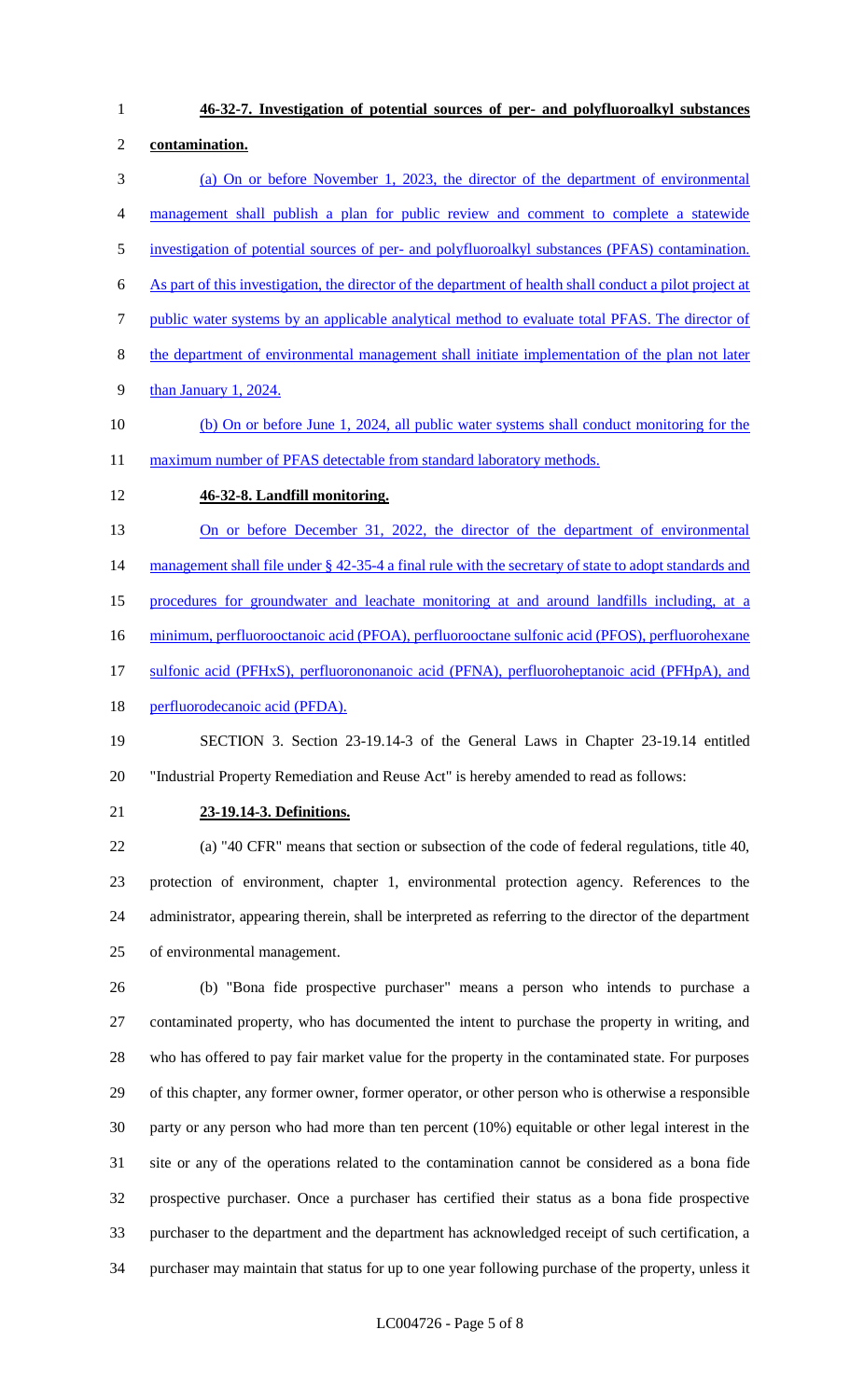is subsequently found that the purchaser did not meet the criteria for a bona fide prospective purchaser as outlined in this section. If the department finds that substantial progress has been made in investigating conditions of the site and/or meeting the requirements for a remedial decision letter, such status may be renewed by the department for a specified period of time not to exceed one year for each renewal.

 (c) "Hazardous materials" means any material or combination or mixture of materials containing any hazardous substance in an amount and concentration such that when released into the environment, that material can be shown to present a significant potential to cause an acute or chronic adverse effect on human health or the environment. Hazardous material shall also include any material that contains a hazardous waste. Hazardous material does not include petroleum for the purposes of this chapter.

 (d) "Hazardous substances" means any substance designated as hazardous pursuant to 40 CFR 300.5, as is or as amended. Hazardous substance shall not include, for the purposes of this chapter, asbestos or radioactive materials. Hazardous substances shall include per- and polyfluoroalkyl substances.

 (e) "Hazardous wastes" means any material defined as hazardous waste pursuant to chapter 19.1 of this title, and the regulations promulgated under chapter 19.1 of this title.

(f) "Operator" means the person responsible for the operation of the activities at the site.

(g)(1) "Owner" means the person who owns the site or part of the site.

 (2) In the case of a receiver, the superior court supervising the receiver shall have jurisdiction to determine the nature and extent of the receiver's obligations to comply with the provisions of this chapter. Any obligation to comply with the provisions of this chapter shall be binding on a receiver solely in his or her fiduciary capacity.

 (h) "Person" means an individual, trust, firm, joint stock company, corporation (including a government corporation), partnership, association, the federal government or any agency or subdivision of the federal government, a state, municipality, commission, political subdivision of a state, or any interstate body.

(i) "Petroleum" means any virgin petroleum product including the following products:

(1) Unused distillate and residual oil, including but not limited to gasoline, aviation fuels,

kerosene, diesel, and heating oils.

 (2) Unused crankcase oil, lubricants, hydraulic oils, penetrant oils, tramp oils, quench oils, and other industrial oils.

 (j)(1) "Release" shall be defined by 40 CFR 300.5 for purposes of this chapter, but shall also exclude any release from a process, activity, or source area allowed under a permit, license, or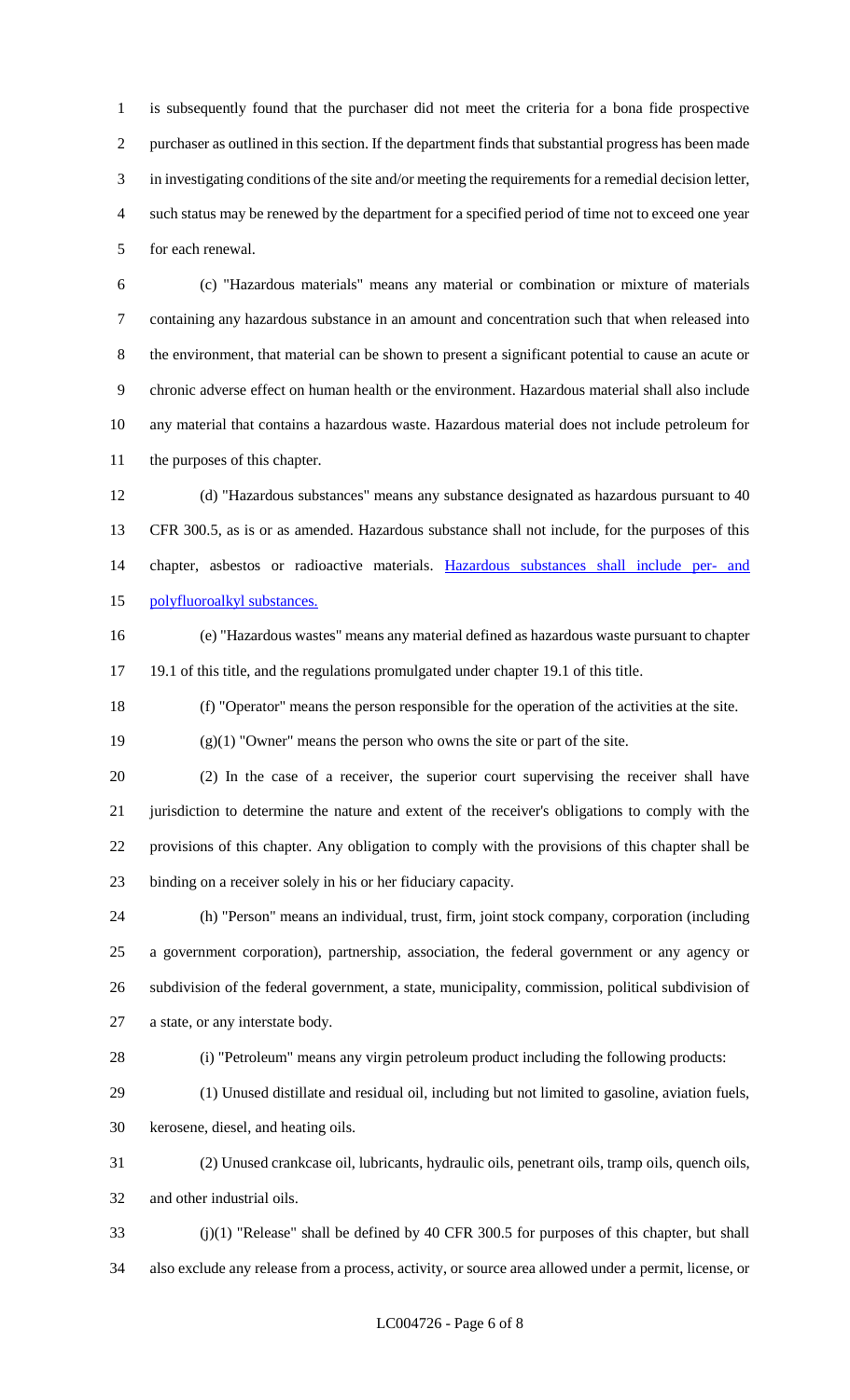approval issued after January 1, 1987 by any regulatory process or legal authority or any release of hazardous materials solely derived from common household materials and occurring at the household.

 (2) For purposes of this chapter, release also includes an actual or potential threat of release. (k) "Remedial or response action" means those actions taken to rectify the effects of a release of hazardous material, and/or petroleum so that it does not cause a substantial danger to present or future public health or welfare, or the environment.

 (l) "Remediation" means the act of implementing, operating, and maintaining, a remedy, remedial action or response action.

 (m) "Responsible party" has the meaning attributed to it by the provisions of § 23-19.14-6 or 23-19.14-6.1.

 (n) "Site" means all contiguous land, structures, and other appurtenances and improvements on the land contaminated by the use, storage, release, or disposal of hazardous material including the extent of contamination and all suitable areas in very close proximity to the contamination where it will be necessary to implement or conduct any required investigation or remedial action.

 (o) "All appropriate inquiries" means an environmental due diligence process for assessing a property for presence or potential presence of contamination, in accordance with requirements established by the department of environmental management that are not inconsistent with the provisions of 40 CFR 312 establishing federal standards for all appropriate inquiries.

 (p) "Letter of Compliance" means a formal, written communication from the department signifying that the remedial action has been satisfactorily completed and the objectives of environmental clean-up, pursuant to § 23-19.14-4 have been met.

 (q) "Remedial Decision Letter" means a formal, written communication from the department that approves a site investigation, identifies the preferred remedial alternative and authorizes the development of a remedial action work plan in order to achieve the objectives of environmental clean-up.

(r) "Per- and polyfluoroalkyl substances" means perfluorooctanoic acid (PFOA),

perfluorooctane sulfonic acid (PFOS), perfluorohexane sulfonic acid (PFHxS), perfluorononanoic

acid (PFNA), and perfluoroheptanoic acid (PFHpA), and perfluorodecanoic acid (PFDA).

SECTION 4. This act shall take effect upon passage.

======== LC004726 ========